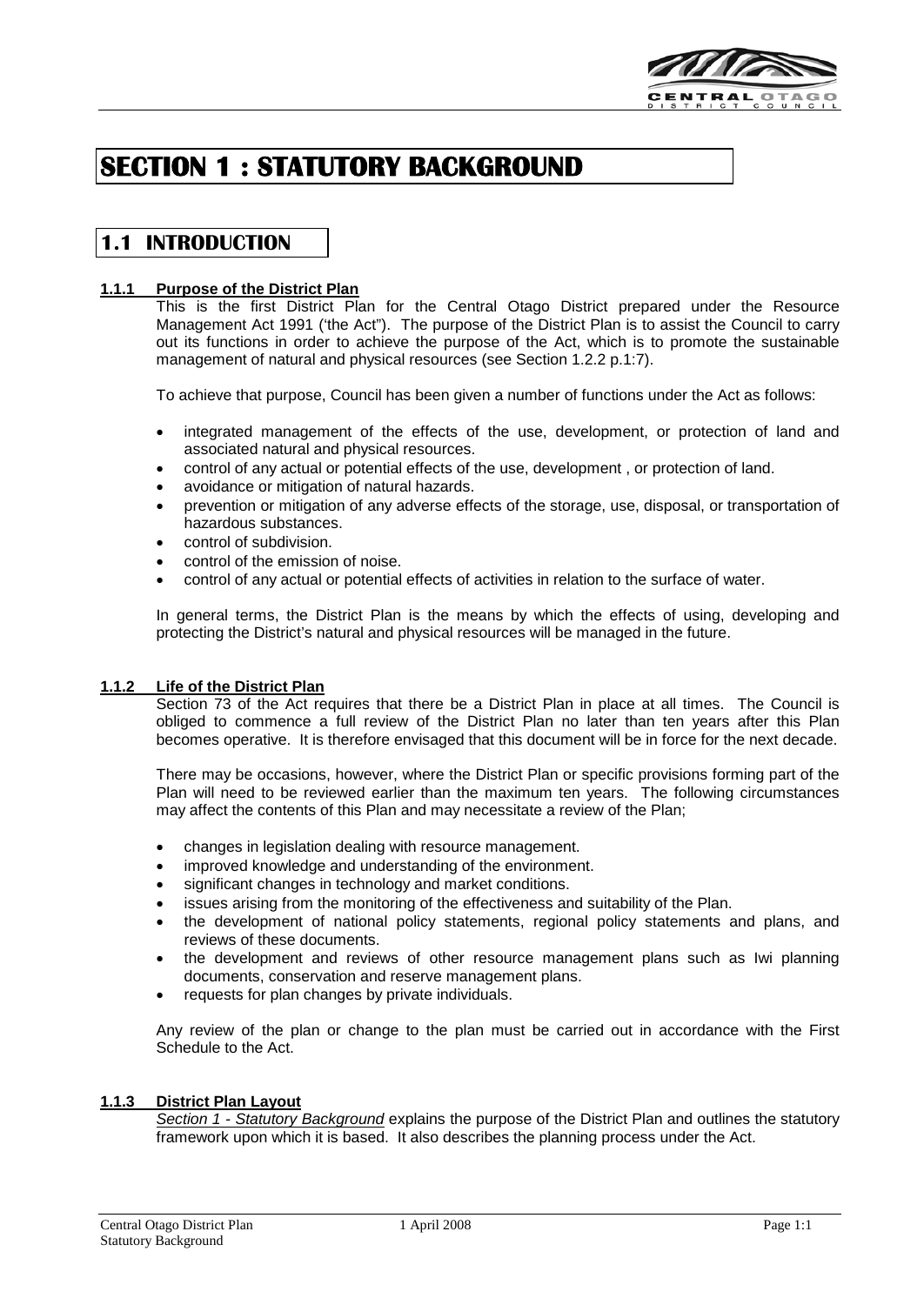

*Section 2 - The Resources and Significant Resource Management Issues of the District* provides a brief overview of the District's resources and the significant issues arising from the effects of their use, development and protection.

*Section 3 - Manawhenua* deals with the issues of concern to the Kai Tahu ki Otago in the context of the Act and its implementation in the Central Otago District.

*Sections 4 to 10 - Rural, Water Surface and Margin, Residential, Business, Industrial and Rural Settlement Resource Areas* deal with resource management issues and objectives, policies and methods of implementation particular to the different environments found throughout the District.

*Sections 11 to 17\_-* deal with *Heritage Precincts & Items, Infrastructure, Energy, Utilities, Financial Contributions, Subdivision and Hazards* and other issues that apply across the District as a whole.

*Section 18 - Definitions* lists definitions of terms used throughout the District Plan.

*Section 19 - Schedules* contains information relevant to the Plan and its interpretation and implementation.

*Planning Maps* are contained in Volume 2 and identify the location of the various Resource Areas, designations and other provisions that form part of the Plan. The extent of various Resource Areas has been determined on the basis of particular environmental characteristics and shared characteristics of each area and in conjunction with comprehensive land use surveys and consultation, particularly in terms of comments received to the consultative draft of the Proposed District Plan.

## **1.1.4 Relationships with Other Plans and Policy Documents**

In preparing and reviewing the District Plan, the Council is required to consider a range of other plans and policy documents of relevance to resource management in the District. Section 55 of the Act requires Council to implement any national policy statement.

The District Plan must not be inconsistent with:

- any national policy statement
- any water conservation order
- the Regional Policy Statement or any Regional Plan

There are no national policy statements that currently have effect within the context of the Central Otago District. Water Conservation Orders apply to the Pomahaka and to the Kawarau River and its tributaries that are located within the District. Council has had regard to the Otago Regional Policy Statement which was not operative when this District Plan was notified.

Section 74 of the Act also requires Council to have regard to:

- (a) any management plan or strategy prepared under other legislation
- (b) relevant planning documents recognised by iwi authorities
- (c) regulations relating to the conservation or management of taipure or fisheries

to the extent to which they have a bearing on resource management issues.

In preparing this District Plan, Council has had regard to:

- Kai Tahu ki Otago Natural Resource Management Plan (1995)
- The Otago Conservation Management Strategy
- Molyneux Park and Pioneer Park Recreation Reserve management plans
- Highway Planning under the Resource Management Act 1991, Transit New Zealand

and a variety of other plans, documents and practice guidelines produced by statutory authorities and industry groups.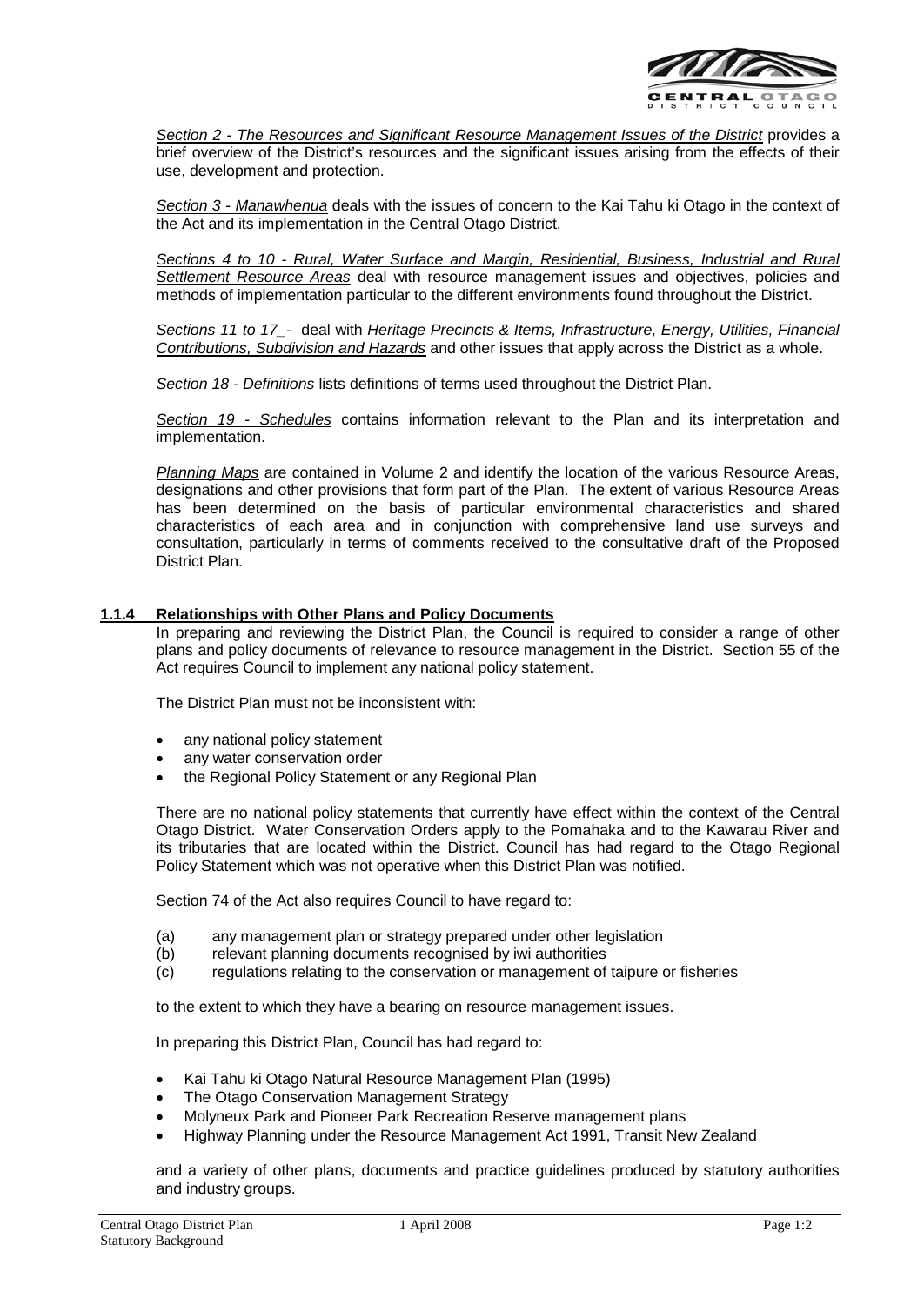

## **1.1.5 Role of Other Agencies**

There are a number of other agencies that have responsibilities under the Act or for the management of the Districts natural and physical resources. These are summarised below:

## • *Minister for the Environment*

The Minister for the Environment has a number of statutory functions, powers and duties under the Act. While the role is generally an overview and monitoring one, there are some areas of direct resource management responsibility. (See Part IV of the Act).

## • *Otago Regional Council*

The Otago Regional Council has several important functions under the Act, particularly in respect of land use in the beds and margins of lakes and rivers, discharges to land, air and water, and the taking, use, damming and diversion of water.

These functions are set out in section 30 of the Act which is presented in part at Schedule 19.5 for the convenience of plan users. The Act itself should also be consulted as this section may be subject to change.

## • *Department of Conservation*

The Department of Conservation was established by the Conservation Act 1987, and is given the role of managing the land administered by the Department and other natural and historic resources entrusted to it. The Department also has an advocacy role in respect of the conservation values of areas which it does not manage.

The Department also has direct involvement in the management of natural and physical resources through its duties and functions under the following Acts:

- Wildlife Act 1953
- Fisheries Act 1983
- New Zealand Walkway Act 1990
- Reserves Act 1977
- Wild Animal Control Act 1977
- National Park Act 1980

## • *Otago Fish & Game Council*

The Otago Fish and Game Council is the statutory agency responsible for the management of sports fish (trout and salmon) and gamebirds (water fowl and upland game) in the Central Otago District. The Conservation Act assigns the following functions to the Fish and Game Council:

- Assessing and monitoring sports fish and game populations, and the condition of ecosystems
- Maintaining and improving access to the sports fish and game resource
- Undertaking such works as may be necessary to maintain and enhance the habitat of sports fish and game
- Promoting and educating on sports fish and game matters
- Preparing and maintaining sports fish and game management plans
- Representing the interests and aspirations of anglers and hunters in the statutory planning process.

## • *New Zealand Historic Places Trust*

The New Zealand Historic Places Trust has a role in respect of the identification, protection, preservation and conservation of the historical and cultural heritage of New Zealand. The Trust is required to compile and maintain a register of historic places, areas, waahi tapu, and waahi tapu areas, and is to supply this to Council to assist in protection of these areas under the Act.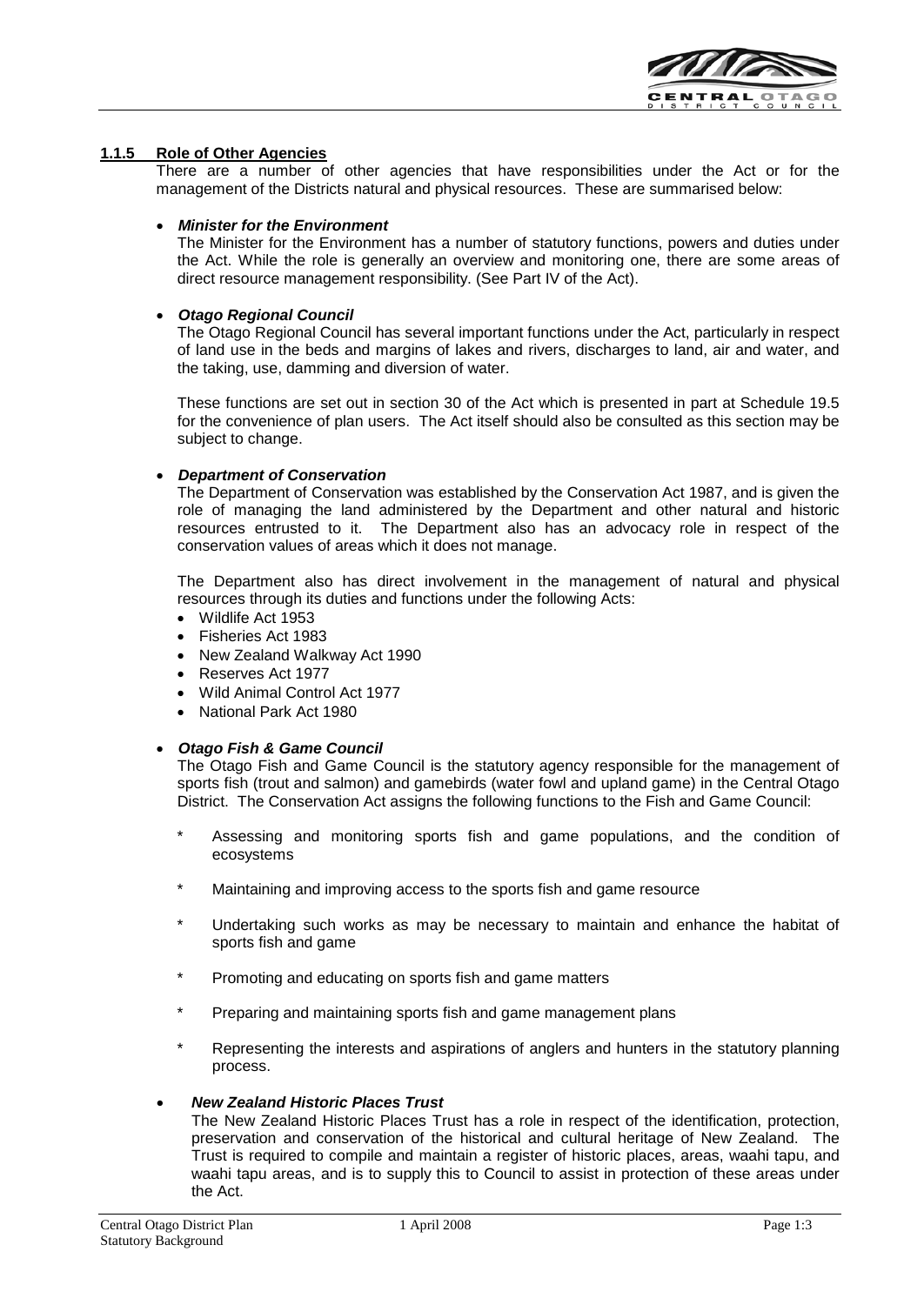

The Trust also has an advocacy role in respect of heritage issues, and may give Council notice of a requirement for a heritage order where it considers appropriate.

## **1.1.6 The Treaty of Waitangi**

Section 8 of the Act requires that Council take into account the principles of the Treaty of Waitangi when exercising its functions and powers under the Act.

The Treaty of Waitangi is considered the foundation document of New Zealand society as it is today, the basis on which the partnership between Maori and the Crown was established.

The Kai Tahu rakatira Karetai and Korako signed the Treaty on behalf of the Otago members of the tribe at Pukekura (Taiaroa Heads) on 13 June 1840. The Treaty was also signed by Kai Tahu at three other locations in Te Waipounamu : at Akaroa, Ruapuke and Cloudy Bay.

The use of the expression "The principles of the Treaty" is designed to overcome the inherent difficulties of relying upon a literal interpretation of the words of the Treaty. Central to the issue is that the Maori and English texts are not exact translations of one another, and do not convey precisely the same meaning. Both the Courts and the Waitangi Tribunal have expressed the view that in interpreting the principles of the Treaty, the spirit of the Treaty is to be applied, not a literal interpretation of the words.

In the context of the District Plan, the most significant principles are those of "partnership" and the "active protection" of resources important to Maori in accordance with their cultural and spiritual values.

The partnership principle encompasses process duties such as:

- reasonableness and good faith
- obligations to inform and involve Kai Tahu Ki Otago in decision-making, and
- recognition that the Council is not to be unreasonably restricted in forming and implementing policy for public good purposes.

The partnership principle also implies mutuality and balance, and frank communication on matters of mutual interest that leads to decision making that reflects good faith on both sides in promoting common objectives and working to resolve conflicts.

A robust partnership requires an honest and forward-thinking exchange between the parties leading to policies and working arrangements that further both partner's interests.

Consultation is a crucial element of this working relationship however the principles of the Treaty encompass much more than addressing matters of process.

There must be a reasonable expectation on both sides that proposed policies and programmes will be modified to accommodate issues raised by Kai Tahu Ki Otago through the consultation process to the fullest possible extent, consistent with achieving sustainable management of natural and physical resources.

Sections 6 and 7 of the Act also recognise matters of importance to iwi. The relationship of Maori and their culture and traditions with their ancestral lands, water, sites, waahi tapu, and other taonga are matters of national importance that must be recognised and provided for (section 6(e)). Kaitiakitanga (guardianship) must also be had regard to when managing the use, development, or protection of natural and physical resources (section 7(a)).

Effective implementation of sections  $6(e)$ ,  $7(a)$  and 8 of the Act can be measured in terms of effective partnership and tangible results including the implementation of policies that achieve environmental, cultural and social outcomes sought by Kai Tahu ki Otago.

To assist in the understanding of the Treaty, the two versions are set out below.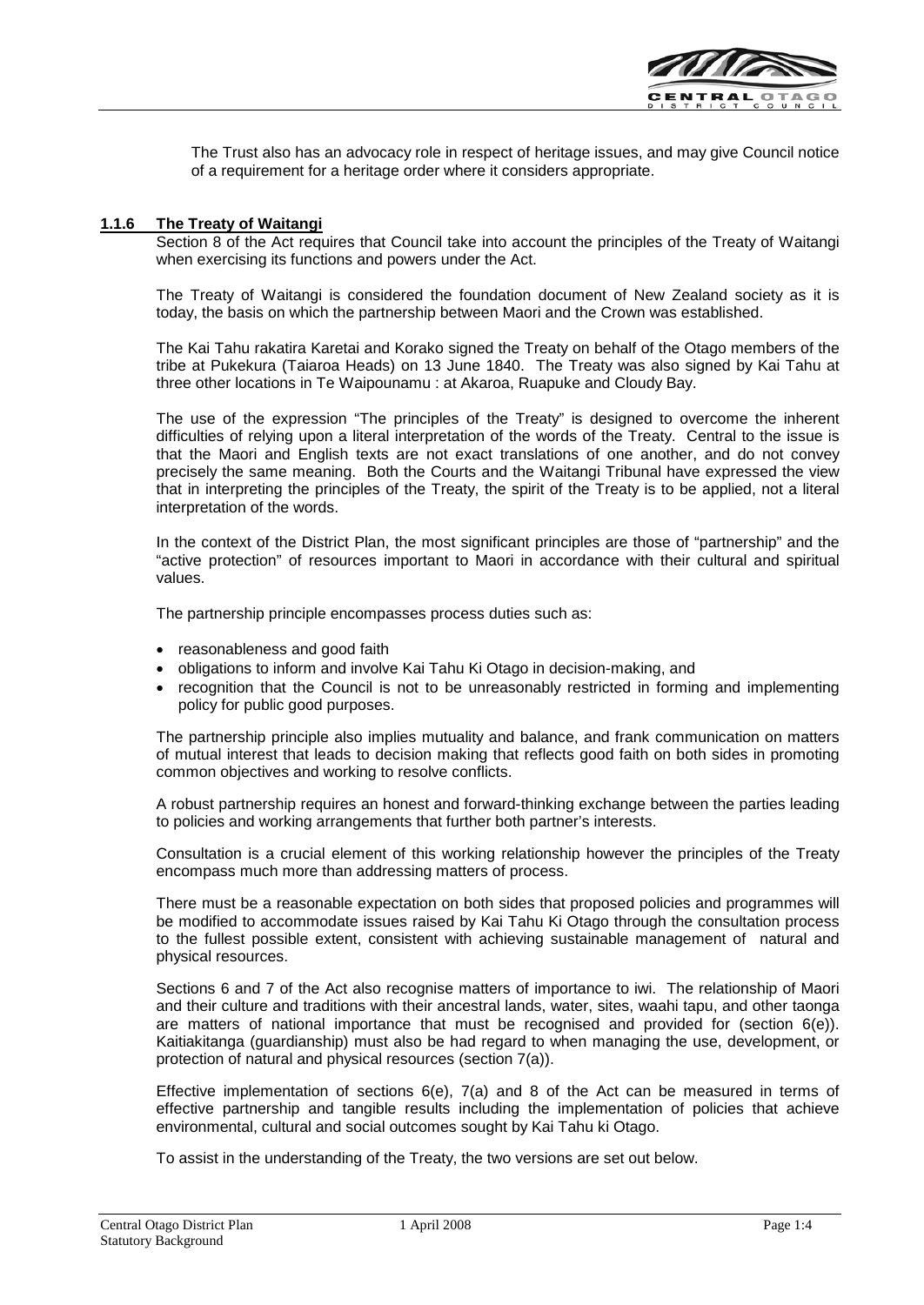

## **Maori Version of Treaty**

## **Ko te tuatahi**

Ko nga Rangatira o te Wakaminenga me nga Rangatira katoa hoki ki hai i uru ki taua Wakaminenga ka tuku rawa atu ki te Kuini o Ingarani ake tonu atu te Kawanatanga katoa o o ratou wenua

## **Ko te tuarua**

Ko te Kuini o Ingarani ka wakarite ka wakaae ki nga Rangatira ki nga Hapu ki nga tangata katoa o Nui Tirani te tino rangatiratanga o o ratou wenua o ratou kainga me o ratou taonga katoa. Otiia ko nga Rangatira o te Wakaminenga me nga Rangatira katoa atu ka tuku ki te Kuini te hokonga o era wahi wenua e pai ai te tangata nona te wenua ki te ritenga o te utu e wakaritea ai e ratou ko te kai hoko e meatia nei e te Kuini hei kai hoko mona

#### **Ko te tuatoru**

Hei wakaritenga mai hoki tenei mo te wakaaetanga ki te Kawanatanga o te Kuini. Ka tiakina e te Kuini o Ingarani nga tangata maori katoa o Nui Tirani ka tukua ki a ratou nga tikanga katoa rite tahi ki ana mea ki nga tangata o Ingarani

#### **A literal English translation of the Maori text (NZ Court of Appeal, 29 June 1987, credited to Professor I H Kawharu)**

## **The First**

The Chiefs of the Confederation and all the chiefs who have not joined that Confederation give absolutely to the Queen of England for ever the complete government over their land.

#### **The Second**

The Queen of England agrees to protect the chiefs, subtribes and all the people of New Zealand in the unqualified exercise of their chieftainship over their lands, villages and all their treasures. But on the other hand the Chiefs of the Confederation and all the chiefs will sell and to the Queen at a price agreed to by the person owning it and by the person buying it (the latter being) appointed by the Queen as her purchase agent.

## **The Third**

For this agreed arrangement therefore concerning the Government of the Queen, the Queen of England will protect all the ordinary people of New Zealand and will give them the same rights and duties of citizenship as the people of England.

## **Maori version signed by 512 Chiefs and by William Hobson, Consul and Lieutenant Governor.**

#### **English Version**

#### **Article The First**

The chiefs of the Confederation of the United Tribes of New Zealand and the separate and independent Chiefs who have not become members of the Confederation cede to Her Majesty the Queen of England absolutely and without reservation all the rights and powers of Sovereignty which the said Confederation or Individual Chiefs respectively exercise or possess or may be supposed to exercise or to possess over their respective Territories as the sole sovereigns thereof.

## **Article The Second**

Her majesty the Queen of England confirms and guarantees to the Chiefs and Tribes of New Zealand and to the respective families and individuals thereof the full exclusive and undisturbed possession of their Lands and Estates Forests Fisheries and other properties which they may collectively or individually possess so long as it is their wish and desire to retain the same in their possession: but the Chiefs of the United Tribes and the individual Chiefs yield to her Majesty the exclusive right of Preemption over such lands as the proprietors thereof may be disposed to alienate at such prices as may be agreed upon between the respective Proprietors and persons appointed by Her Majesty to treat with them in that behalf.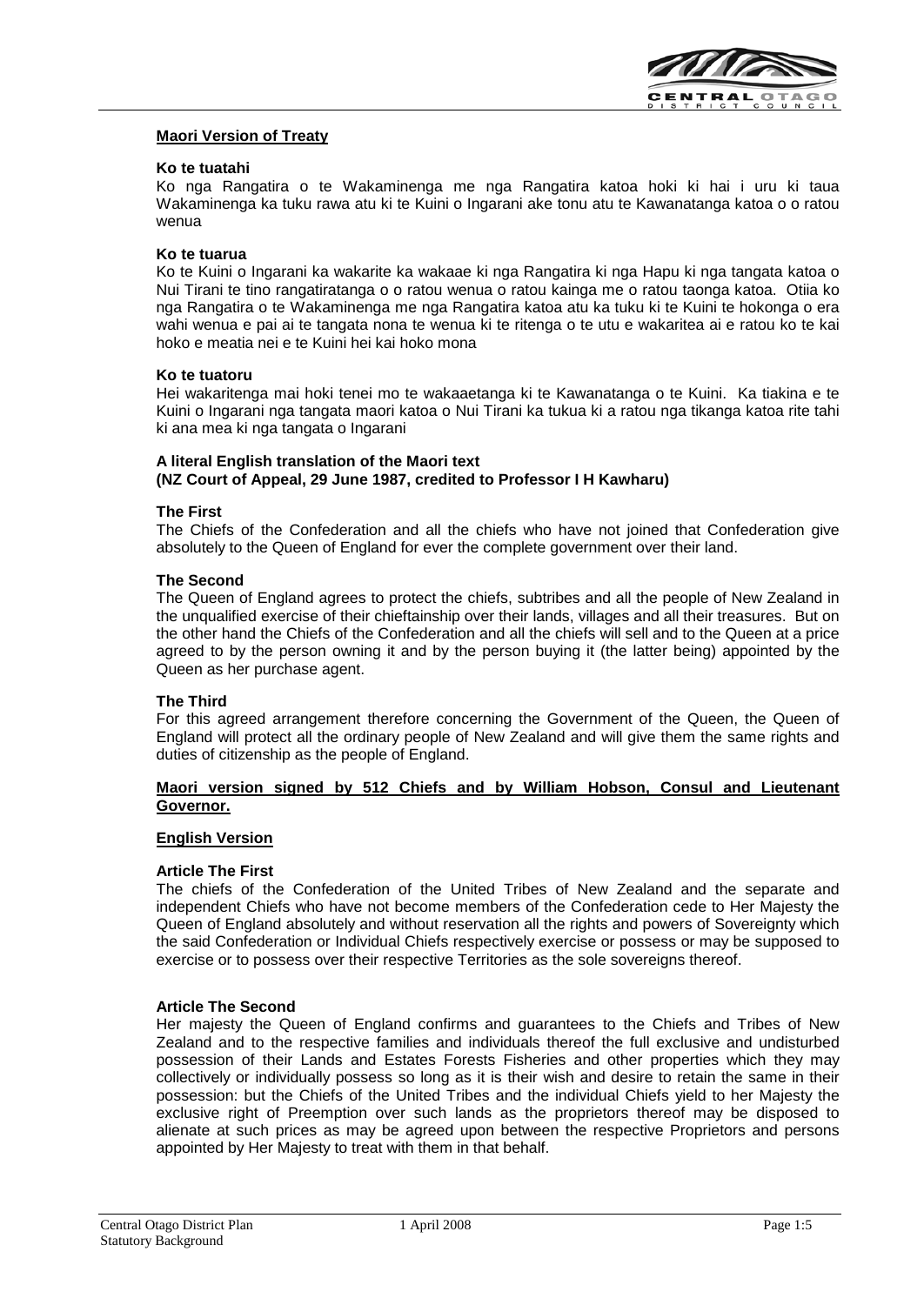

## **Article The Third**

In consideration thereof Her Majesty the Queen of England extends to the Natives of New Zealand Her Royal protection and imparts to them all the rights and Privileges of British Subjects.

## **English Text version signed by 30 Chiefs and by William Hobson, Consul and Lieutenant Governor.**

## **Statutory Acknowledgements**

Statutory acknowledgements are recorded in the Ngai Tahu Claims Settlement Act 1998 for several water bodies in the District. The statutory acknowledgements are provided for in Part 12 of the Ngai Tahu Claims Settlement Act 1998 and relevant Schedules to that Act (as identified below). Statutory acknowledgements relate to the following –

| Kā Moana Haehae (Lake Roxburgh) | ٠ | Schedule 22 |
|---------------------------------|---|-------------|
| Mata-au (Clutha River)          |   | Schedule 40 |
| Pomahaka River                  | ٠ | Schedule 52 |
| Te Wairere (Lake Dunstan)       |   | Schedule 61 |

This information relating to statutory acknowledgements is for the purpose of public information only, and is attached to the Plan pursuant to section 220 of the Ngai Tahu Claims Settlement Act 1998.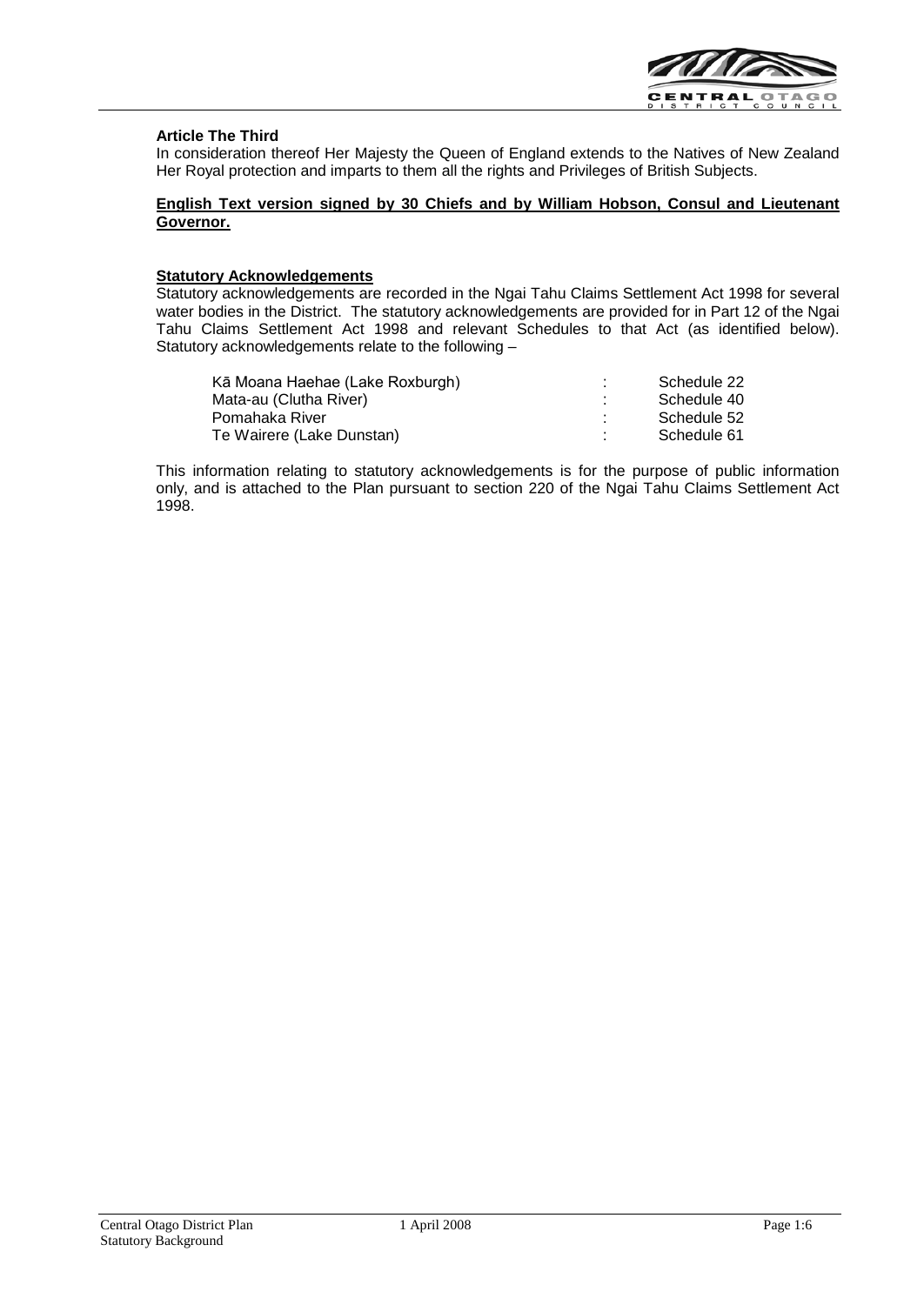

## **1.2 THE RESOURCE MANAGEMENT ACT**

## **1.2.1 The New Era**

The Resource Management Act 1991 provides the statutory framework for the preparation of District Plans. This Act replaced or amended the majority of statutes that governed the use and development of resources. Of particular significance to district planning was the replacement of the Town and Country Planning Act 1977 and significant amendments to the Local Government Act 1974.

The Act heralds a new direction for the management of resources. The philosophy of directing and controlling activities evident in the former Town and Country Planning Act has now given way to the promotion of the 'sustainable management' concept which is to be achieved through avoiding, remedying or mitigating the adverse environmental effects of using and developing the natural and physical resources of the District.

The historical techniques of planning, where the emphasis was placed on the control of an **activity**, have been replaced by a requirement under the new legislation to manage the **'effects of an activity'** rather than the activity itself.

**Note: The sections of the Act quoted in this plan reflect those existing at the date of public notification. These sections may be changed from time to time and the Act itself should be consulted.**

## **1.2.2 The Purpose and Principles of the Act**

Section 5 sets out the Act's purpose which is to promote the sustainable management of natural and physical resources. In the Act, sustainable management means:

*"...managing the use, development, and protection of natural and physical resources in a way, or at a rate, which enables people and communities to provide for their social, economic, and cultural wellbeing and for their health and safety while -*

- *(a) Sustaining the potential of natural and physical resources (excluding minerals) to meet the reasonably foreseeable needs of future generations; and,*
- *(b) Safeguarding the life-supporting capacity of air, water, soil, and ecosystems, and,*
- *(c) Avoiding, remedying, or mitigating any adverse effects of activities on the environment."*

In achieving this purpose, the following matters of national importance listed in section 6 of the Act, must be recognised and provide for

- *"(a) The preservation of the natural character of ... , wetlands, and lakes and rivers and their margins, and the protection of them from inappropriate subdivision, use, and development:*
- *(b) The protection of outstanding natural features and landscapes from inappropriate subdivision, use, and development:*
- *(c) The protection of areas of significant indigenous vegetation and significant habitats of indigenous fauna:*
- *(d) The maintenance and enhancement of public access to and along ..., lakes, and rivers:*
- *(e) The relationship of Maori and their culture and traditions with their ancestral lands, water, sites, waahi tapu, and other taonga."*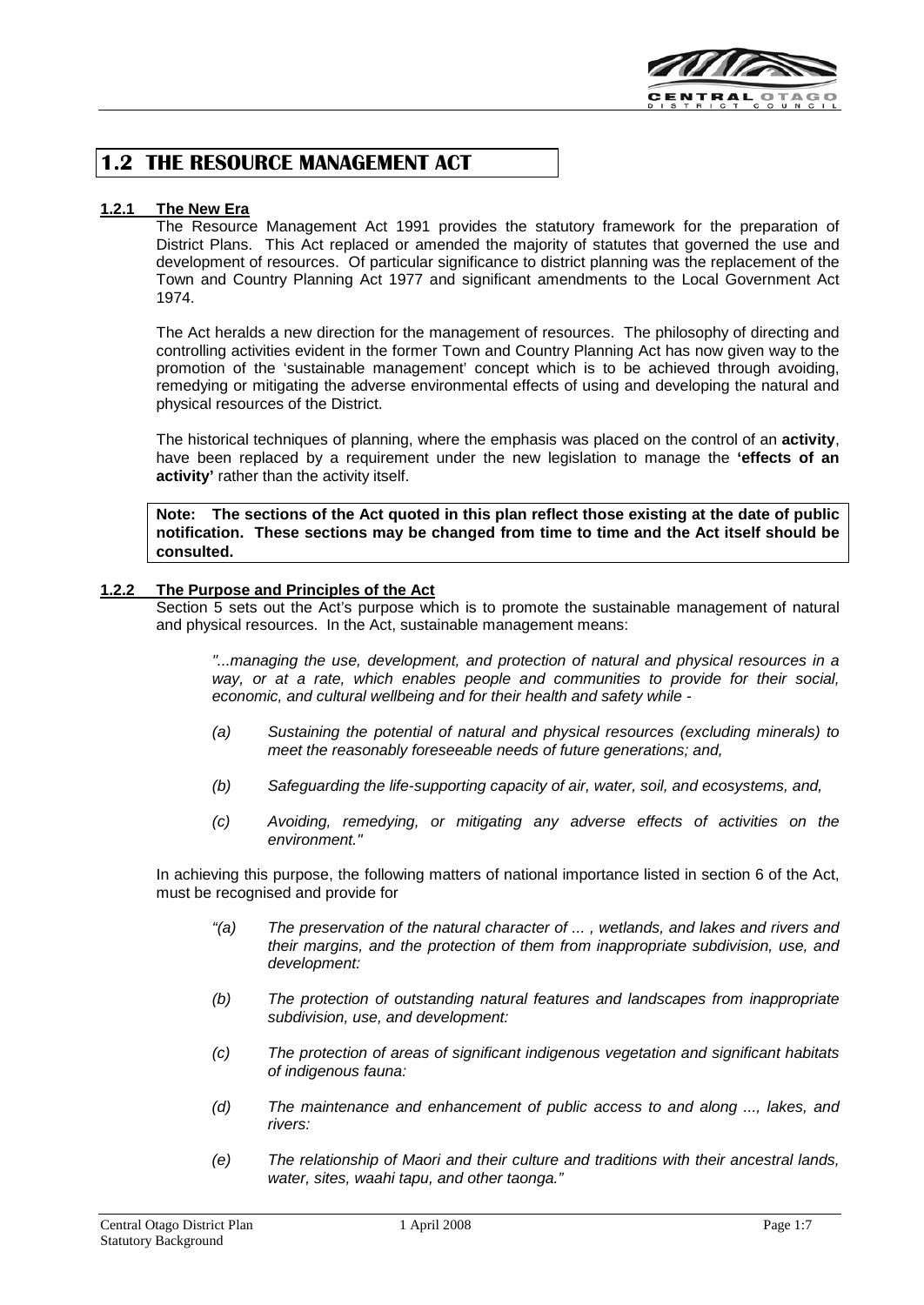

Particular regard must also be had to the following matters set out in Section 7 of the Act:

- *"(a) Kaitiakitanga:*
- *(aa) The ethic of stewardship:*
- *(b) The efficient use and development of natural and physical resources:*
- *(c) The maintenance and enhancement of amenity values:*
- *(d) Intrinsic values of ecosystems:*
- *(e) Recognition and protection of the heritage values of sites, buildings, places, or areas:*
- *(f) Maintenance and enhancement of the quality of the environment:*
- *(g) Any finite characteristics of natural and physical resources:*
- *(h) The protection of the habitat of trout and salmon."*

In addition, the principles of the Treaty of Waitangi must be taken into account (section 8). See also Section 1.1.6 page 1:4 and Note at Section 1.2.1 page 1:7.

It is against this background of the purpose and principles of the Act that the resources of the District and the wellbeing of its people have been assessed to determine the significant resource management issues of the District. The District Plan has been prepared and will be administered in accordance with the purpose and principles of the Act as stated in sections 5-8.

## **1.2.3 Compliance with the District Plan**

No person may use land in a manner that contravenes a rule in the District Plan, unless they have existing use rights or a resource consent granted by Council (sections 9, 10 and 10A of the Act). In the context of the Act "use" includes the use of the surface of lakes and rivers. No person may subdivide land in the District unless expressly allowed by a rule in the District Plan or a resource consent (section 11).

## **1.2.4 Existing Use Rights**

Sections 10 and 10A of the Act specify the circumstances when the existing use of land and the surface of water is permitted to continue in a manner which contravenes a rule in the District Plan.

## **1.2.5 Relationship with the Building Act 1991**

The Building Act establishes the regulatory framework for the control of building works in respect of public health and safety. However, the issue of a building consent does not relieve the owner of the building of any duty or responsibility under the Resource Management Act, or permit the construction, alteration, demolition or removal of a building or proposed building if that would contravene the Resource Management Act.

## **1.2.6 Types of Activities**

PERMITTED ACTIVITIES are allowed by the Plan without a resource consent, providing they comply in all respects with the conditions specified in the Plan (section 2).

CONTROLLED ACTIVITIES require a resource consent. They shall comply with any standards and terms specified in the Plan and will be assessed according to those matters in the District Plan over which the Council has reserved control. The Council must grant its consent to a controlled activity, but in granting its consent the Council may impose conditions relating to those matters specified (section 105(1)(a) & 3)).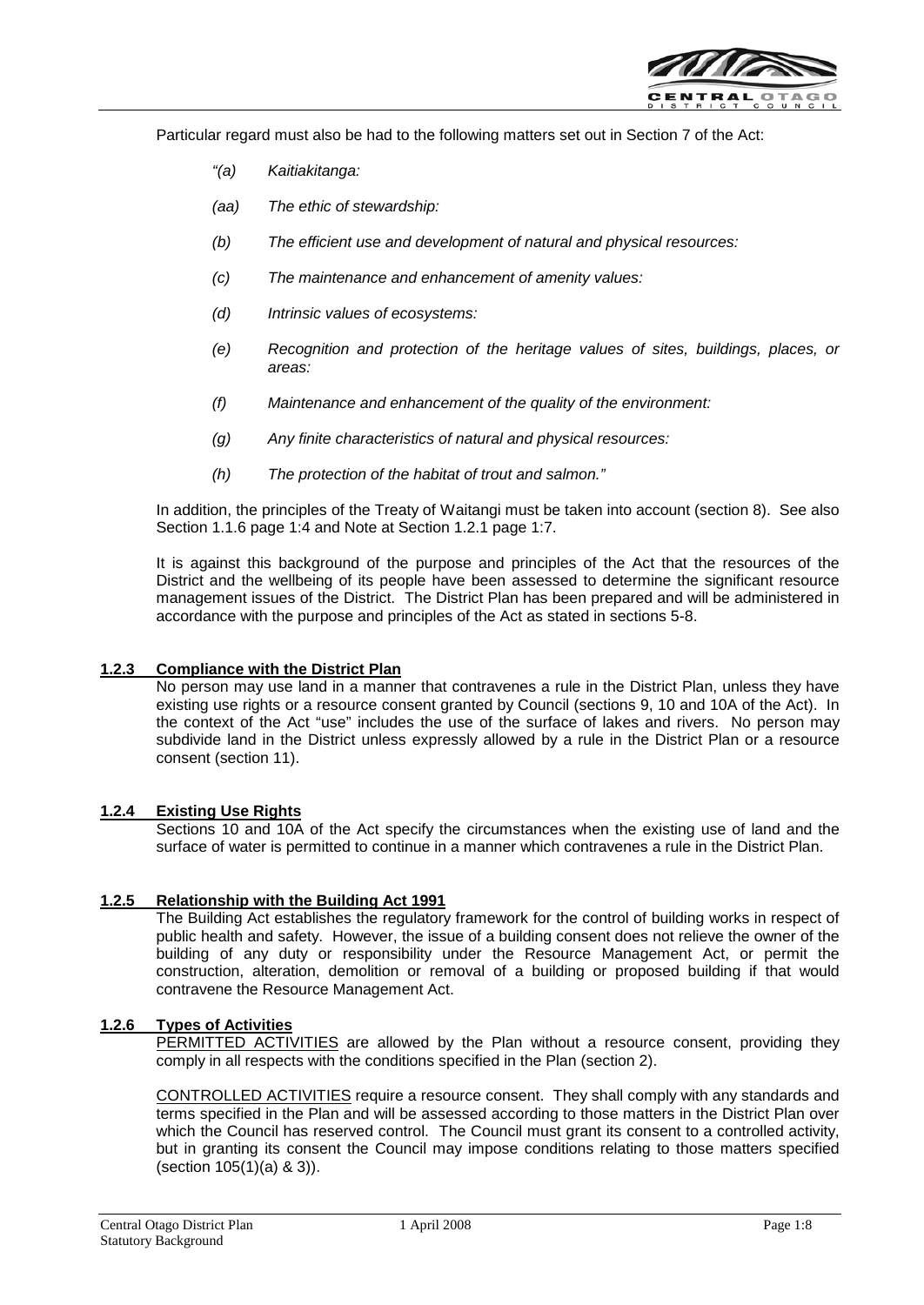

DISCRETIONARY ACTIVITIES require a resource consent and may be subject to standards and terms specified in the Plan. Activities have been afforded such status where they may not be suitable in all locations in a particular resource area; or where the effects of the activity on the environment are so variable that it is not possible to prescribe appropriate standards and terms to cover all circumstances in advance of an application.

Alternatively, activities that may be listed as permitted activities but cannot meet all relevant standards may have status as discretionary activities.

For some activities, Council has restricted the exercise of its discretion to only certain elements of the activity. These activities in this District Plan are called DISCRETIONARY (RESTRICTED) ACTIVITIES.

Discretionary activities can be granted or refused consent and can have conditions attached to any consent. For discretionary (restricted) activities, consent can only be refused and conditions can only be imposed on the basis of the restrictions imposed by this Plan (section 105(1)(b) & (3A)).

NON-COMPLYING ACTIVITIES are those which contravene a rule in the District Plan or are listed as non-complying activities. A resource consent is required for a non-complying activity. Council may grant or refuse consent to a non-complying activity and, if granting consent, may impose conditions (section 105(1)(c) & (2A)).

PROHIBITED ACTIVITIES are activities that the Act allows Plans to expressly prohibit and describe as an activity for which no resource consent shall be granted (section 105(2)(c)).

## **1.2.7 Resource Consent Procedure**

The District Plan provides for two types of resource consent: land use and subdivision. Discharge and water permits are resource consents issued by the Otago Regional Council.

A resource consent from the Central Otago District Council is required by any person proposing to undertake an activity classified in the District Plan as:

- a controlled activity; or
- a discretionary (restricted) activity; or
- a discretionary activity; or
- a non-complying activity

An application for resource consent must be made in accordance with section 88 of the Resource Management Act. Forms for land use and subdivision consent applications are available from the Council offices. Information to be submitted with any application is set out in Schedule 19.1 of this plan and the Resource Consent Process is illustrated in Figure 1.1.

Section 94 of the Resource Management Act sets out the circumstances when applications for resource consent need not be notified. In most situations this will require the written approval of affected persons. The rules of the Plan specify those resource consents which shall be non-notified and those where the written approval of persons affected by the proposal is not needed. Section 94(5) allows Council in special circumstances to require an application to be notified in accordance with section 93 even if the District Plan expressly provides that it not be notified.

A publicly notified application is open to public submissions in accordance with section 96 of the Act.

Section 104 sets out those matters to which the Council must have regard, in considering a resource consent application:

*"(1) Subject to Part II, when considering an application for a resource consent and any submissions received, the consent authority shall have regard to -*

*(a) Any actual and potential effects on the environment of allowing the activity; and (b) Any relevant regulations; and*

*(c) Any relevant national policy statement, New Zealand coastal policy statement, regional*  policy statement, and proposed regional policy statement; and **page 1:11**) (cont'd page 1:11)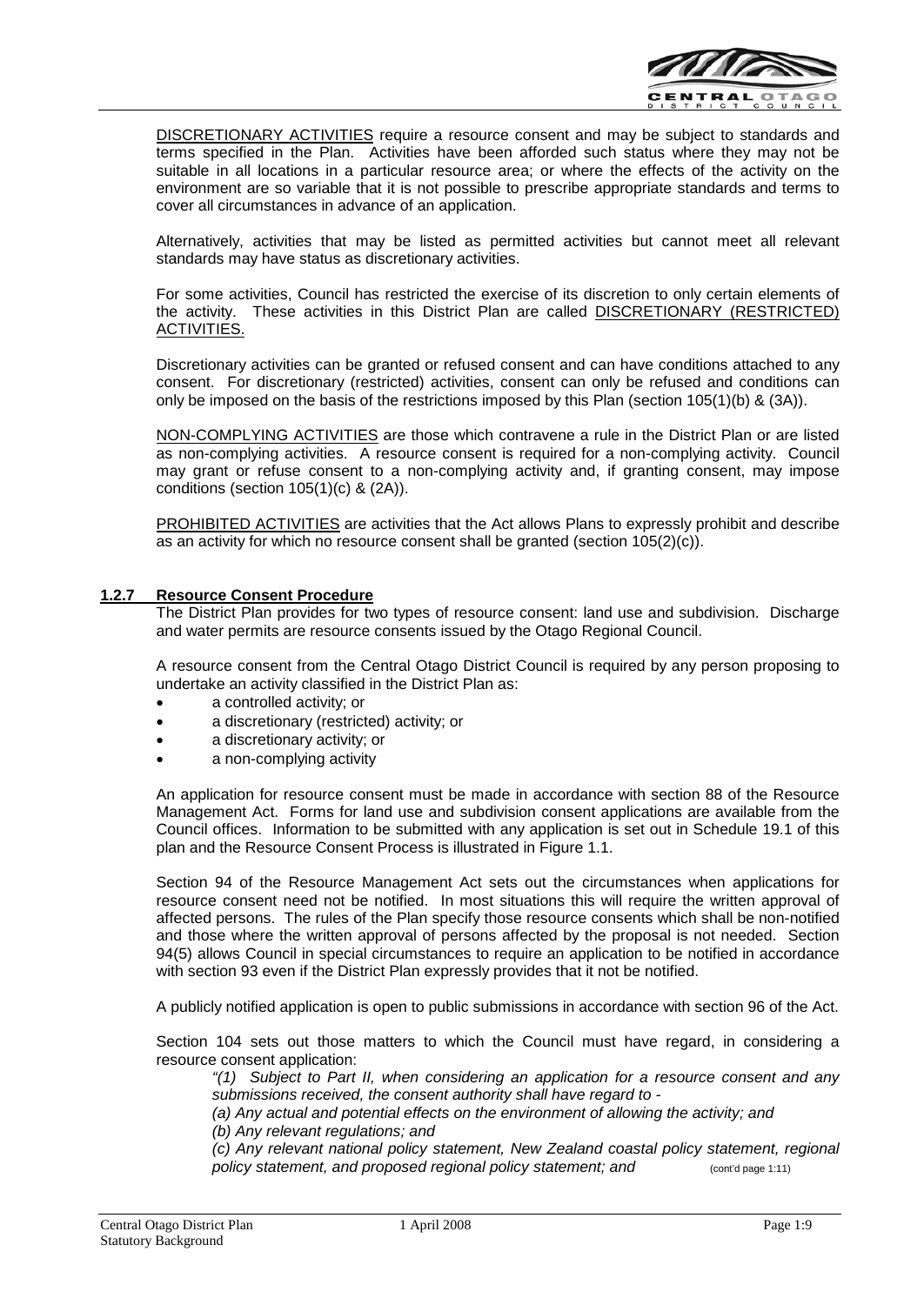

**Figure 1.1 – The Resource Consent Process**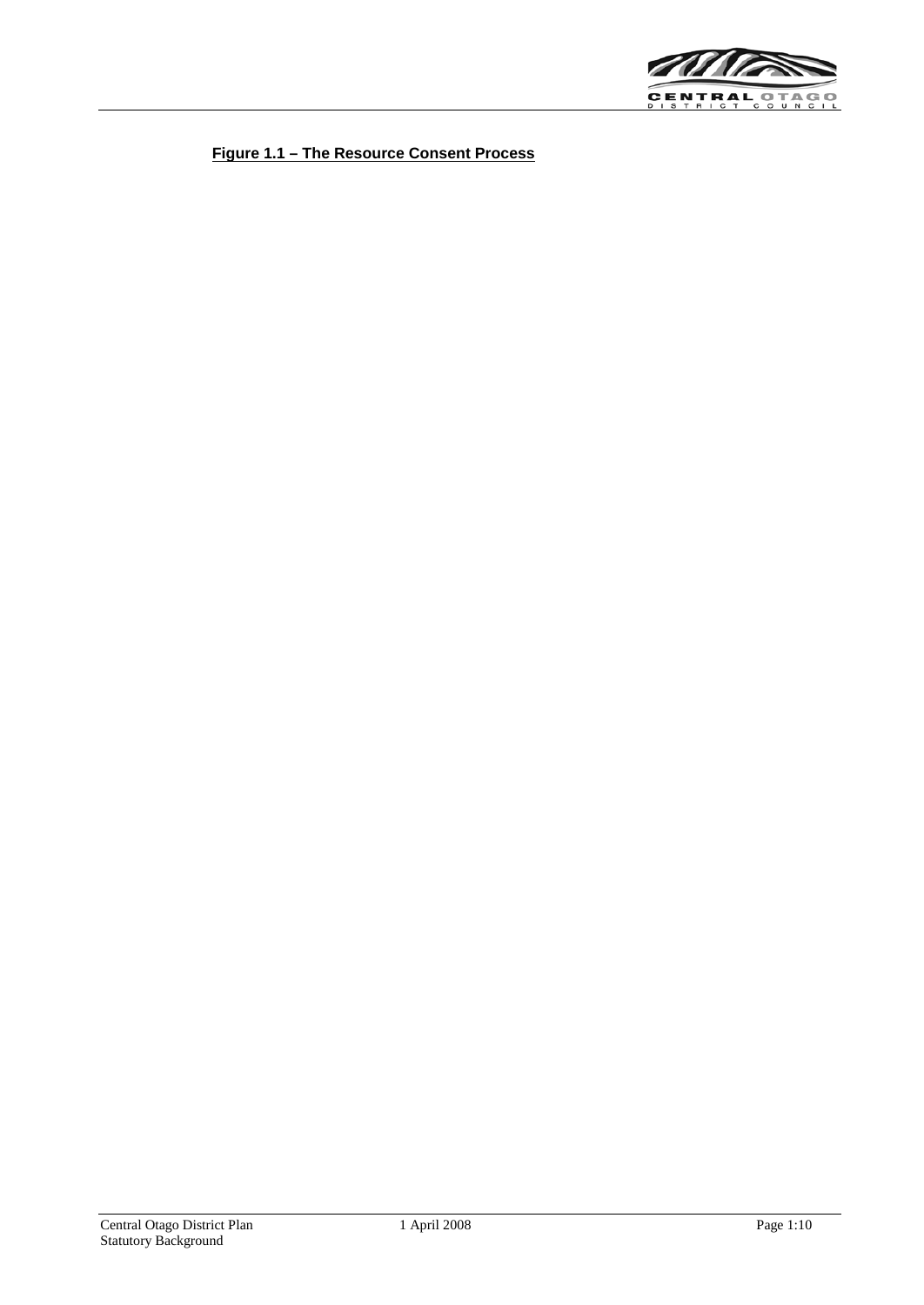

*(d) Any relevant objectives, policies, rules or other provisions of a plan or proposed plan; and*

*(e) [Not relevant]; and.*

*(f) Any relevant regional plan or proposed regional plan, where an application is made in accordance with a district plan; and*

*(g) Any relevant water conservation order or draft water conservation order; and*

*(h) Any relevant designations or heritage orders or relevant requirements for designations or heritage orders; and*

*(i) Any other matters the consent authority considers relevant and reasonably necessary to determine the application."*

[See Note at Section 1.2.1 page 1:7]

Decisions on applications are made in accordance with section 105 of the Act.

Section 106 specifies circumstances in which the Council shall not grant a subdivision consent. These are:

- (a) Any land or any structure on that land is likely to be subject to material damage by erosion, falling debris, subsidence, slippage or inundation from any source.
- (b) Any subsequent use that is likely to be made of the land is likely to accelerate, worsen, or result in material damage to that land, other land or structure by erosion, falling debris, subsidence, slippage or inundation from any source.

Notwithstanding these circumstances, the Council may grant a consent if it is satisfied that these effects will be avoided, remedied or mitigated, by a rule in this Plan, any conditions of the consent, and/or any other matter including works.

The Council may impose conditions on consents in accordance with sections 108 and 220 of the Act.

## **1.2.8 Designations**

A designation is a provision made in the District Plan to give effect to a requirement made by a requiring authority. Requirements are made to provide for public works or to impose restrictions necessary for the safe and efficient functioning or operation of a public work.

Every Minister of the Crown and all local authorities have status as a requiring authority. Other network utility operators (as defined in section 166 of the Act) may apply to the Minister for the Environment for approval as a requiring authority. A requiring authority may give notice to the Council in respect of a requirement. Although the Council has called for such notices in preparing the District Plan, the Act makes provision for notices of requirement to be given throughout the life of the operative District Plan.

Designations and requirements for designations are shown on the Planning Maps, with Schedule 19.2 identifying the requiring authority which has the benefit of the designation or requirement. A designation authorises the requiring authority to do anything that is in accordance with the designation and prevents any other person from subdividing or using the land without the 'prior written consent of the requiring authority' if this would prevent or hinder the public work or project. The underlying resource area identified in Schedule 19.2 indicates the purpose for which the land may be used other than for the designated works should the requiring authority's consent be given or the designation removed. Designations do not preclude requiring authorities from complying with any relevant regional rule stated in a regional plan.

Land subject to designations are also subject to underlying resource areas. These are listed in Schedule 19.2 on page 19:7 for each site subject to designation or requirement. The provisions of this Plan (including those that apply in the underlying resource area) apply in relation to any land that is subject to a designation only to the extent that the land is used for a purpose other than the designated purpose. All legal roads have been designated and have been given the underlying resource area of the resource area in which they are located (see Schedule 19.2). A resource area boundary shown following the legal road boundary shall be deemed to follow the centreline of that road for the purposes of determining the underlying resource area.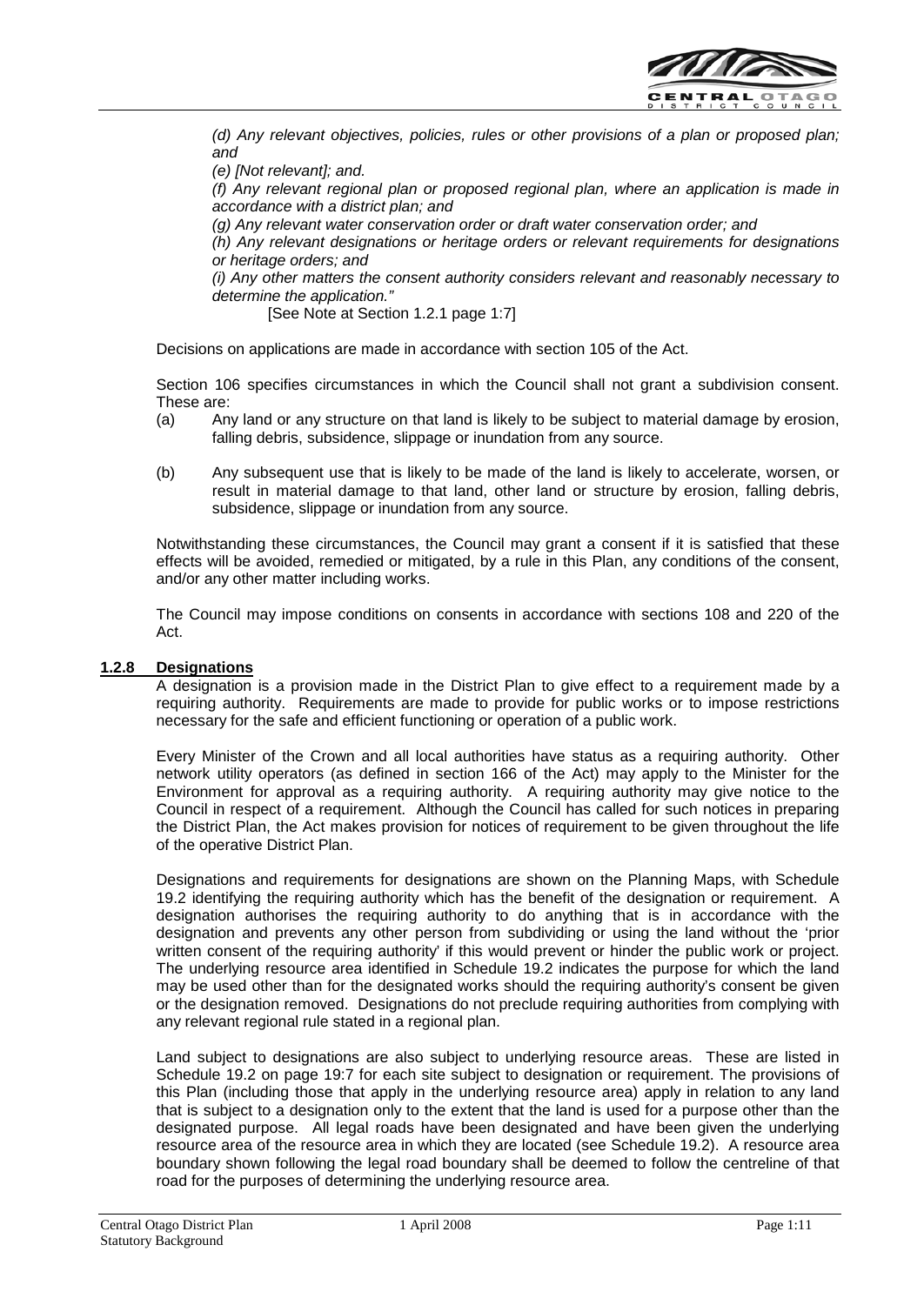

Designations lapse 5 years after the date on which it is included in the Plan unless it is given effect to or, upon application, Council extends that period on the basis that substantial progress has been made towards giving effect to the designation.

Designations are not the only means for providing for public works or utility operations. The District Plan contains general rules for utilities, providing for these in a manner similar to other activities.

## **1.2.9 Scheduled Activities**

The Council has utilised a technique called "scheduling" to provide for some existing or future land use activities which require special recognition and some scope for development but which do not necessarily justify the identification of a special Resource Area. This technique enables activities to go beyond their existing use rights and may, in some circumstances, allow some scope for like activities to locate at the same site. These activities generally retain one or more of the following characteristics:

- they provide an important community facility, service and/or benefit
- they may have a distinctly different character than is normally found in the surrounding environment
- they may have some specific operational requirements that restrict their efficient functioning to particular environments
- they may have been provided for by way of designation or special zoning in previous District Plans and that technique is no longer appropriate and/or available.

The standards applicable to scheduled activities will generally be similar to those applying in the surrounding environment but with some recognition of their unique qualities and/or characteristics. Scheduled activities are listed at Schedule 19.3. It should be noted, however, that scheduled activities are still subject to any relevant regional rules.

## **1.2.10 Duty to Avoid Unreasonable Noise**

Section 16 of the Act imposes a duty on every occupier of land, and every person carrying out an activity in, on, or under a water body to avoid unreasonable noise by adopting the best practicable option (as defined in the Act) to ensure that the emission of noise from that land or water does not exceed a reasonable level.

Where a complaint has been received by Council's enforcement officer in respect of excessive noise (as defined in the Act) and the enforcement officer, upon investigation, is of the opinion that the noise is excessive, the enforcement officer may direct the occupier, or any other person who appears to be responsible for causing the excessive noise, to immediately reduce the noise to a reasonable level. (See sections 326 to 328.) This power is in addition to the powers to issue abatement notices (sections 322 to 325) and to seek enforcement orders (see section 316, 320).

## **1.2.11 Duty to Avoid, Remedy or Mitigate Adverse Effects**

Section 17 of the Act imposes a duty on every person to avoid, remedy or mitigate any adverse effect on the environment arising from an activity carried on by or on behalf of that person, whether or not the activity is in accordance with a rule in a plan, a resource consent, or is an existing use pursuant to sections 10 or 10A.

Pursuant to Part XII of the Act a person may be required to stop doing anything that is, or is likely to be noxious, dangerous, offensive or objectionable to such an extent that it has or is likely to have an adverse effect on the environment OR do something that is considered necessary to avoid, remedy or mitigate any actual or likely adverse effect on the environment. (See sections 314 to 325B of the Act).

## **1.2.12 Monitoring and Review**

Section 35 of the Act requires the Council to gather information and undertake research as is necessary to effectively carry out its functions under the Act. This section also requires Council to monitor: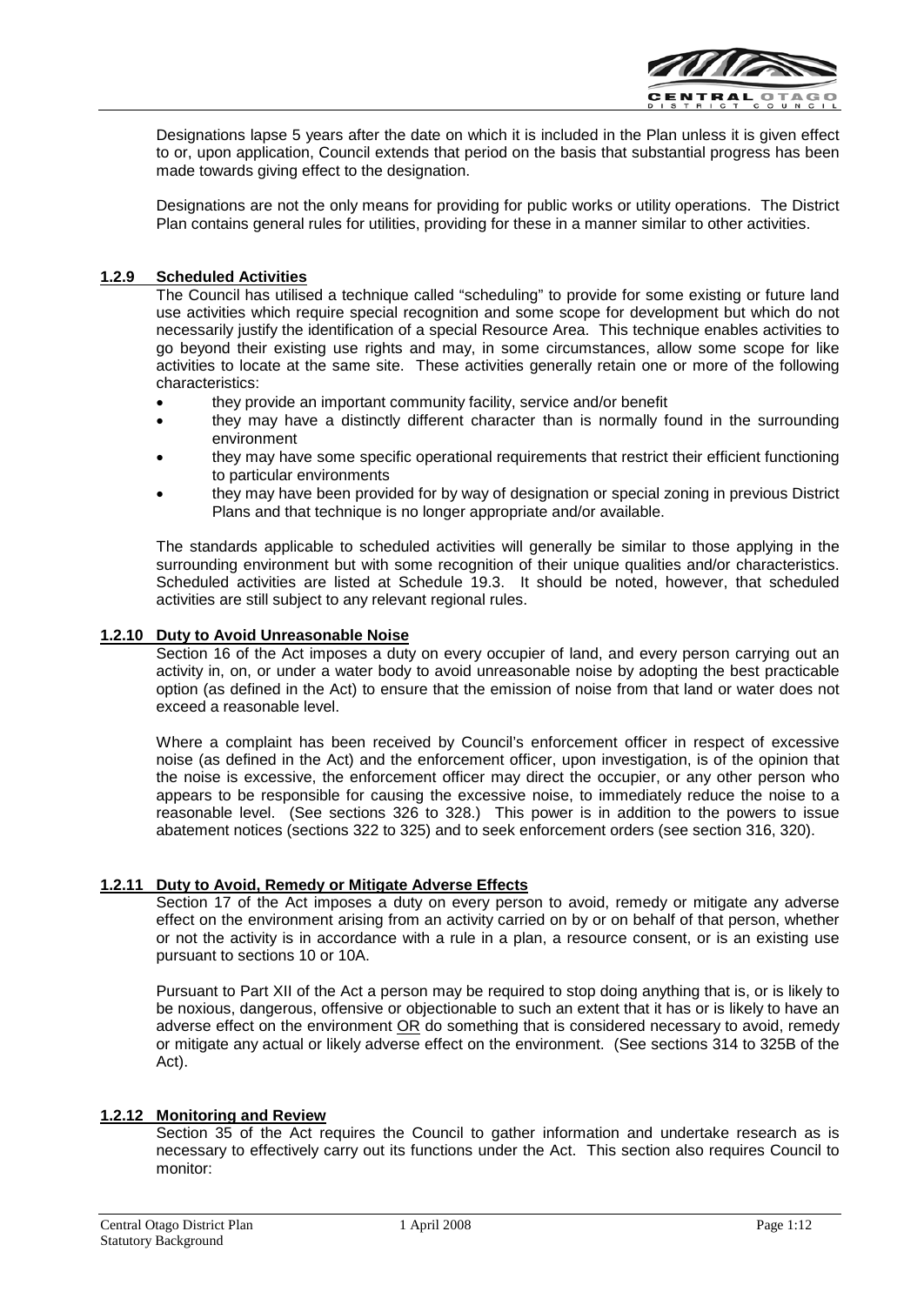

- (a) the state of the whole or any part of the environment of the district to the extent that is appropriate to enable the Council to effectively carry out its functions under the Act; and
- (b) the suitability and effectiveness of any plan for the district; and
- (c) the exercise of any functions, powers, or duties delegated or transferred by the Council; and (d) the exercise of the resource consents that have effect in the district.
- the exercise of the resource consents that have effect in the district.

The Council must then take appropriate action (having regard to the methods available under the Act) where monitoring shows this to be necessary.

Monitoring provides important feedback and information, and is therefore an important mechanism in enabling the Council to fulfil its responsibilities for the review and/or refinement of the District Plan. It is in effect the process of information collection and recording. This includes gathering information and maintaining records in respect of resource management matters and the state of the environment, and compliance with resource consents granted by the Council.

With the wide range of issues, objectives and policies relating to resource management in the District, the scope for gathering and analysing information is almost endless. However, the Council's financial, staffing and time constraints mean that priorities need to be set for monitoring. Monitoring needs to be targeted at:

- issues which are of most concern to the community;
- objectives and policies which are closely related to the ability of future generations to meet their needs and matters of national importance identified in section 6 of the Act;
- issues, objectives and policies which are new or altered from the transitional District Plans and where the effectiveness of methods to achieve such objectives and policies is less certain; and
- environmental results which provide clear and certain indicators.

For each Section of the District Plan that contains issues, objectives and policies, a set of "Environmental Results Anticipated" has been specified. These "results" will form the basis for the monitoring specified below, targeted according to the above priorities.

The annual monitoring programme will be specified each year in the Annual Plan. Changes in funding available, work priorities and particular circumstances will influence the specific nature of the monitoring programme each year. On-going analysis of monitoring data collected will also enable an assessment of the nature of the monitoring being undertaken to determine whether it is providing appropriate information to assess the achievement of the Plan's objectives and policies.

Monitoring will be undertaken through several different procedures:

- 1. **Council Records:** The Council is required under the Act to keep and monitor information collected through its regulatory and other responsibilities, such as resource and building consents and a register of complaints received. Analysis of these will provide information regarding development within the District and attitudes to any adverse effects of that development. Monitoring of compliance with resource consent conditions will assist in assessing the adequacy and appropriateness of Plan policies and rules.
- 2. **Statistics New Zealand and Valuation Information:** The Council will continue to obtain updated data from these and other important sources of demographic, building, agriculture and business information.
- 3. **Surveys:** Every 3-5 years the Council may conduct a survey of the District's community regarding its attitudes towards particular resource management issues, such as landscape values and residential amenity.
- 4. **Annual Planning Process:** The District's Annual Planning Process provides the opportunity for the public to comment on the draft annual plan each year. Comments from this process are sometimes relevant to resource management issues, which can be included within the District Plan. The Council will also establish a separate programme to monitor the state of the environment generally (section 35). Information for this programme will help identify new or changing issues of relevance to the District Plan, and trends between the state and health of the environment and land use activities.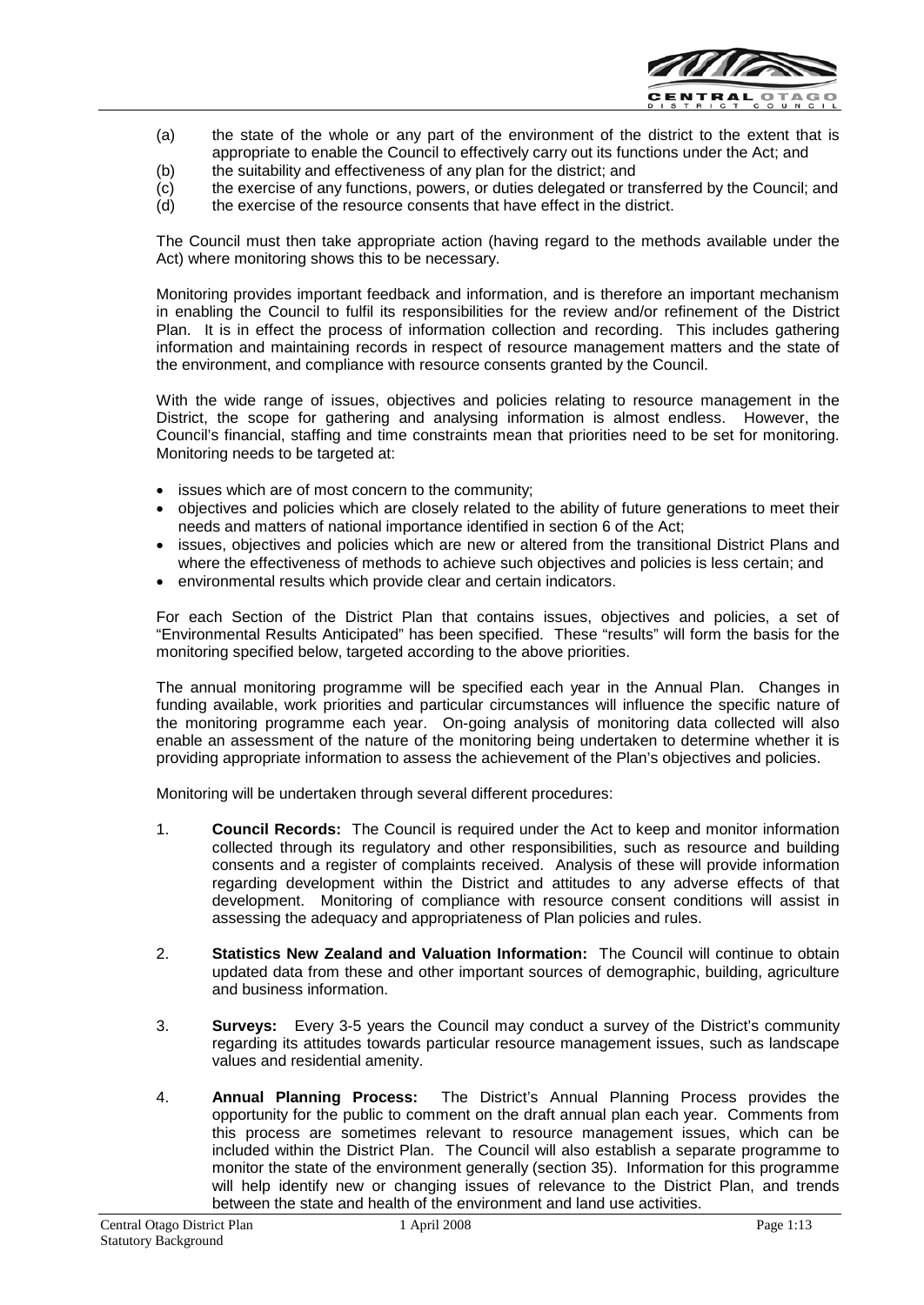

- 5. **Regional Council Monitoring Programme:** The Otago Regional Council undertakes a comprehensive monitoring programme in relation to its own areas of responsibility. Many of these are of relevance to the Council's District Plan, such as ground and surface water quality and availability, soil erosion and soil health, vegetation cover, air quality and flooding risks. The Regional Council's Annual Monitoring Report provides an important source of information. The Council will continue to liaise with the Otago Regional Council regarding the mutual benefits of monitoring the environment.
- 6. **Liaison with Other Councils:** Other Districts share many of the same resource management issues as the Central Otago District. The Council will seek to encourage liaison and co-operation between Councils of other Districts, and where possible pool resources to undertake particular jointly-funded monitoring and research. The Ministry for the Environment has an important role to play in collecting and disseminating information gathered from local authorities throughout New Zealand.
- 7. **Scientific Organisations:** The Council will maintain liaison with scientific organisations, particularly those undertaking research relating to resource management issues in the high country. The Council will encourage research organisations to undertake relevant monitoring and research investigations; and will continue to monitor the outcomes of such research.
- 8. **Landholders:** In many instances, the most effective monitoring can be undertaken by landholders themselves, such as the monitoring of climate, vegetation, and soil condition. The Council will take an active role in encouraging landholder groups undertaking their own monitoring and in facilitating the provision of information regarding monitoring techniques to such groups. Large organisations owning land and/or facilities within the District are also likely to be undertaking their own environmental monitoring programmes. The Council will seek a co-operative approach with these organisations where information can be usefully integrated into the Council's own monitoring programme.

## **1.2.13 Duty to Consider Alternatives**

Section 32 of the Act imposes a duty on the Council before adopting any objective, policy, rule or method to have regard to alternatives, evaluate benefits and costs and be satisfied that the provision is necessary in achieving the purpose of the Act, and is the most appropriate means of exercising the functions having regard to its efficiency and effectiveness relative to other means.

The Council produced a document entitled "Section 32 Record of Action During Preparation of the Central Otago District Plan" that was publicly available at the time of public notification of the Proposed Plan. That document was prepared in terms of section 32(4) of the Resource Management Act 1991 which requires that a record be prepared, in such form as the Council considers appropriate, of the action taken and documentation prepared in the discharge of duties under section 32 of the Act. The record of action document provides a description of six distinct phases in the section 32 process which has involved a progressive and wide ranging consultation process. The reasons/explanations for selecting particular options are generally well documented in the Plan and alternatives are also discussed.

The Council also notes that section  $32(2)(c)$  imposes a duty on the Council to consider alternatives, to assess benefits and costs, and so forth, at the time when decisions are made on the Proposed District Plan in terms of Clause 10 of the First Schedule to the Act. This action has also been taken.